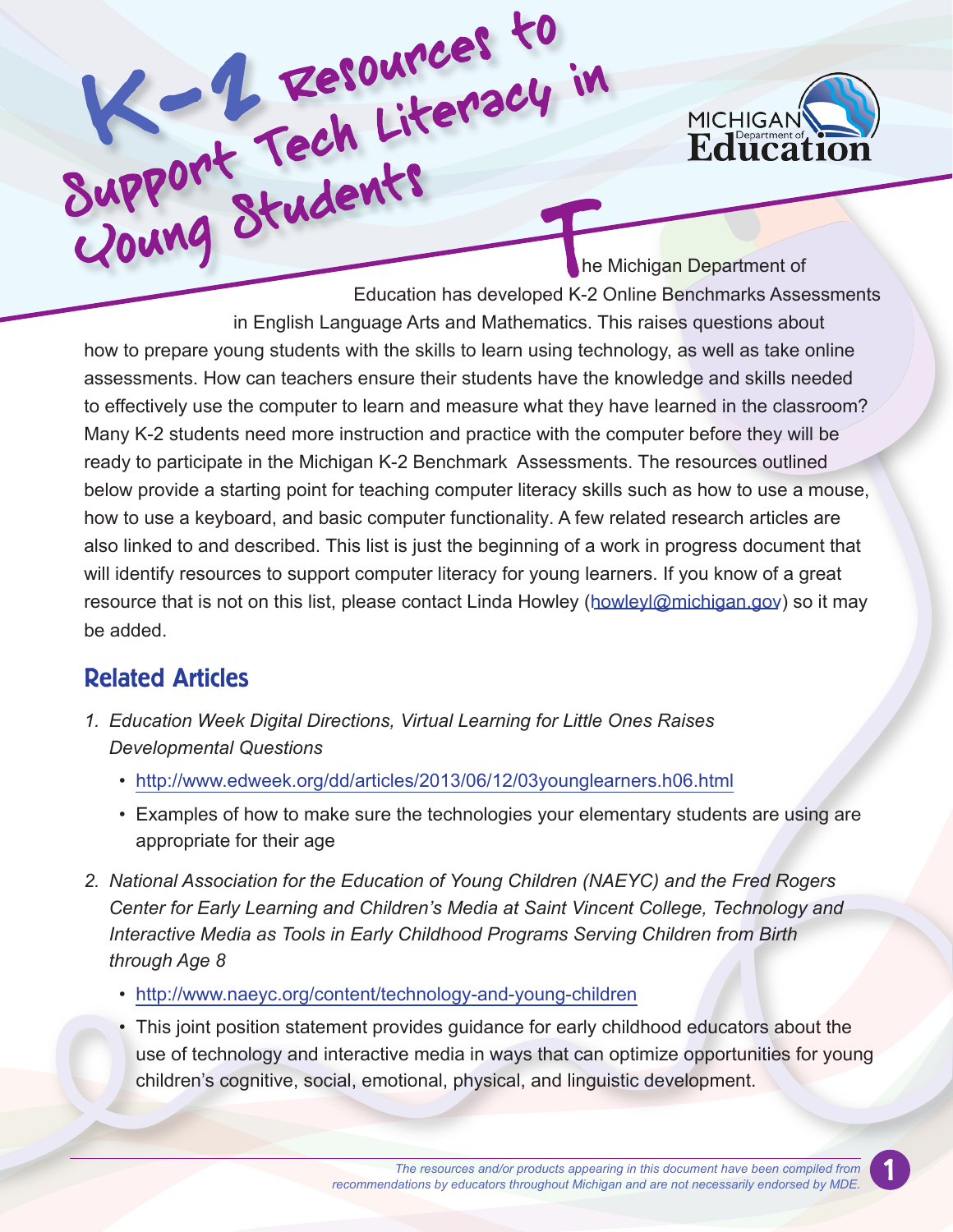- *3. T.H.E. Journal, 12 Best Practices for Moving Young Learners Forward with Technology*
	- http://thejournal.com/articles/2012/11/07/early-learning-and-technology.aspx
	- Six important questions to ask before choosing apps for early learners and six key principles on technology use for early learning programs.

## Website Resources

- *1. Internet4Classrooms Pre-K Mouse Skills Resources*
	- http://www.internet4classrooms.com/early\_childhood/mouse\_skills\_pre-k.htm
	- 51 online resources to help young children learn basic mouse skills
	- Free resource
- *2. Minimouse.us Mouse Skills Practice Resources*
	- http://minimouse.us/index.html
	- 20 mini-games that encourage students to practice moving the mouse, selecting objects by clicking the mouse, and moving objects across the screen by clicking and dragging
	- Free resource
- *3. Earobics Game Goo Buggy Trails*
	- http://www.earobics.com/gamegoo/games/tina2/tina2.html
	- A simple game that involves clicking objects in a specific order
	- Free resource
- *4. ABCya.com Keyboard Zoo*
	- http://www.abcya.com/keyboarding\_practice.htm
	- Keyboarding Zoo is a fun and educational activity to help early elementary age students learn the keyboard.
	- Children are encouraged to use their index or pointer fingers to match letters on the screen to their keyboards.
	- Recommended for grades K, 1, and 2
	- Free resource
- *5. ABCmouse.com for Schools*
	- http://www.abcmouse.com/schools
	- The lessons of the Step-by-Step Learning Path consist of books, puzzles, games, songs, art activities, and/or printables that relate to a specific topic. Each lesson offers students

2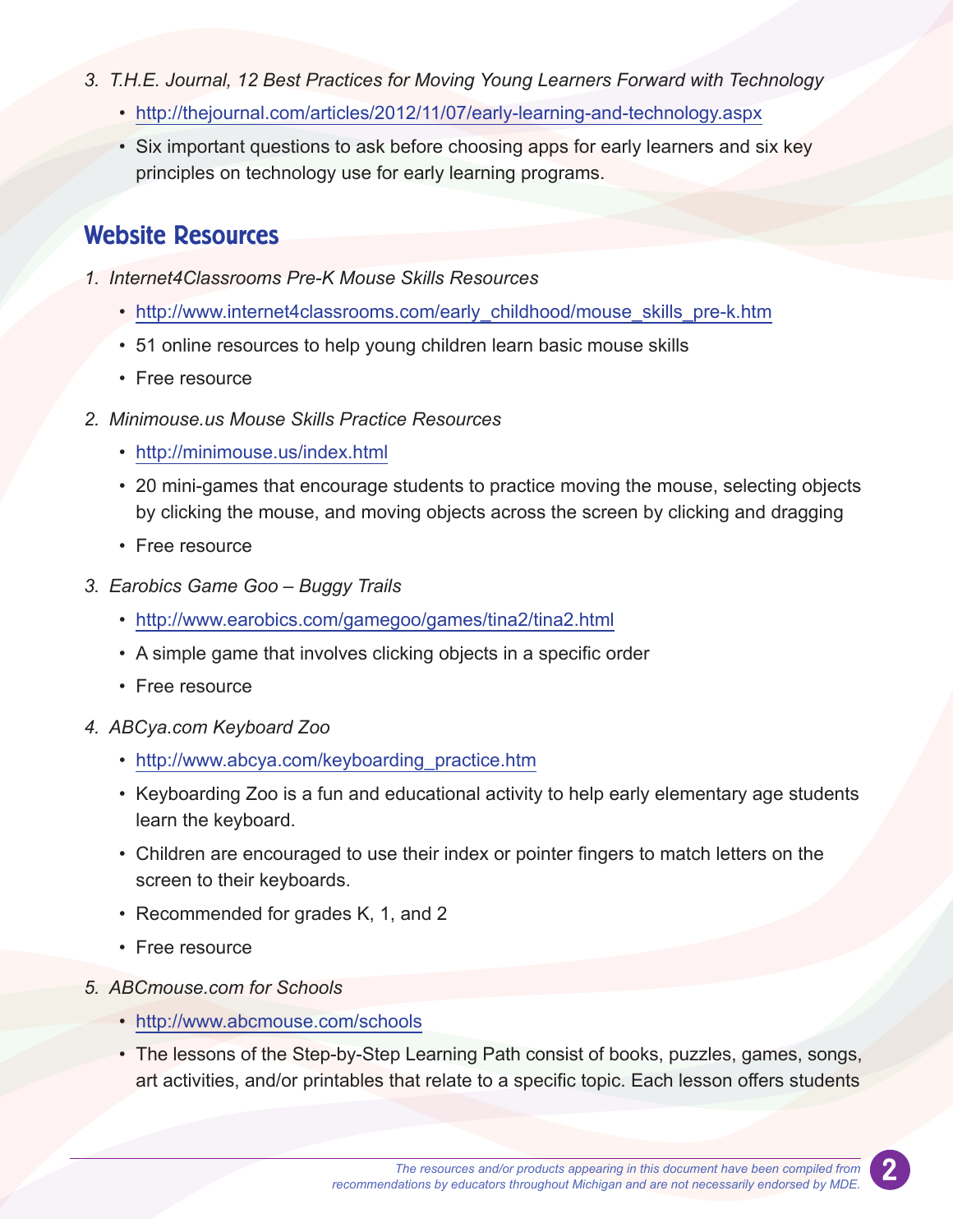several different ways to learn, in accordance with the recommendations of early childhood experts

- Free to public schools
- *6. KidSmart Guide to Early Learning and Technology for Home and School*
	- http://www.kidsmartearlylearning.org/
	- Interactive step-by-step parent guide on how to use the computer to encourage early learning at home, how to make the computer part of the household routine, and how to make sure that the computer serves the child's needs.
	- Interactive step-by-step teacher guide on how to use computers to support early learning in the classroom, how to make computers part of the regular classroom program, and how to make sure the computers serve the needs of all children in the classroom.

## Hardware and Software Resources

- *1. EasyTech by Learning.com* 
	- http://www.learning.com/easytech/
	- Illustrated, animated, guided student tutorials for teaching skills such as:
		- a. Mouse Basics: K-2
			- How to select items on screen
			- How (and why?) to double-click items on screen
			- How to drag-and-drop items on screen
		- b. Introduction to Keyboarding
		- c. Visual Mapping Basics: Grades K-2
- *2. Childrens Fun Keyboard and Fun Mouse Combo (FunKeyBoard™ & FunMouse™)*
	- http://www.amazon.com/Childrens-Fun-Keyboard-Mouse-Combo/dp/B000VR2OG0/ ref=pd\_cp\_pc\_1
	- The dazzling red layout and color-coded keys of the FunKeyBoardTM computer keyboard help young children learn their vowels, consonants, numbers and function keys, while the tiny optical FunMouseTM - a computer mouse sized just right for a kid's small hands - will have them clicking and scrolling with better comfort and control.
	- Other childrens' mouse versions available on Amazon: http://www.amazon.com/s/ref=nb\_sb\_noss?url=search-alias%3Daps&fieldkeywords=tiny%20mouse%20optical%20kids%20mouse